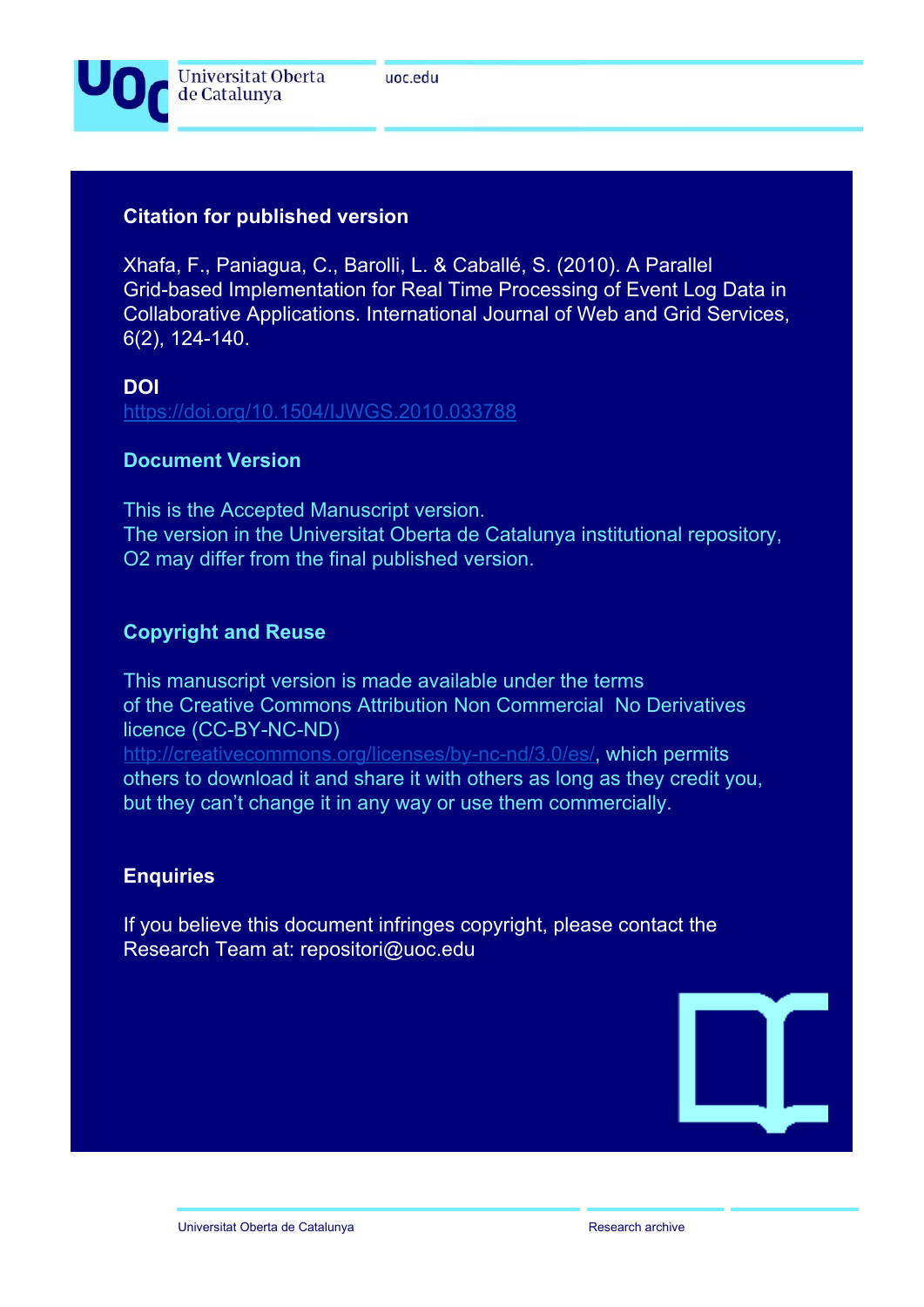# **A parallel grid-based implementation for real-time processing of event log data of collaborative applications**

# Fatos Xhafa\*

Department of Computer Science and Information Systems, Birkbeck, University of London, 23-29 Emerald Street, London WC1N 3QS, UK E-mail: fatos@dcs.bbk.ac.uk \*Corresponding author

## Claudi Paniagua

IBM GTS, Virtualization and Grid Computing, Avd. Diagonal, 571 08029, Barcelona, Spain E-mail: cpaniagua@es.ibm.com

# Leonard Barolli

Faculty of Information Engineering, Department of Information and Communication Engineering, Fukuoka Institute of Technology (FIT), 3-30-1 Wajiro-higashi, Higashi-ku, Fukuoka 811-0295, Japan E-mail: barolli@fit.ac.jp

# Santi Caballé

Department of Information Sciences, Open University of Catalonia, Av. Tibidabo, 39-43, 08035 Barcelona, Spain E-mail: scaballe@uoc.edu

**Abstract:** Collaborative applications usually register user interaction in the form of semi-structured plain text event log data. Extracting and structuring of data is a prerequisite for later key processes such as the analysis of interactions, assessment of group activity, or the provision of awareness and feedback. Yet, in real situations of online collaborative activity, the processing of log data is usually done offline since structuring event log data is, in general, a computationally costly process and the amount of log data tends to be very large. Techniques to speed and scale up the structuring and processing of log data with minimal impact on the performance of the collaborative application are thus desirable to be able to process log data in real time. In this paper, we present a parallel grid-based implementation for processing in real time the event log data generated in collaborative applications. Our results show the feasibility of using grid middleware to speed and scale up the process 1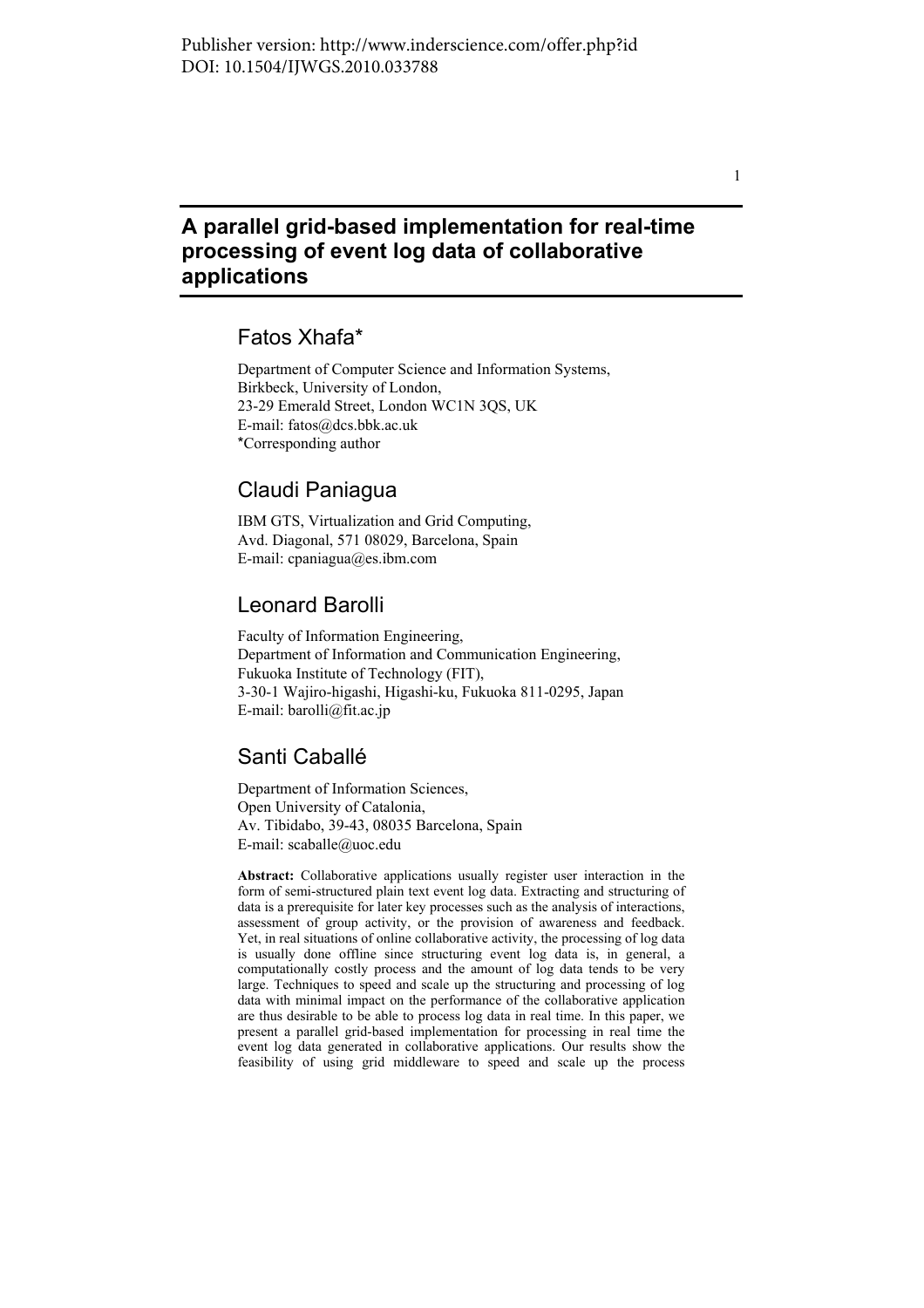of structuring and processing semi-structured event log data. The Grid prototype follows the Master–Worker (MW) paradigm. It is implemented using the Globus Toolkit (GT) and is tested on the Planetlab platform.

**Keywords:** computational grids; grid services; real-time applications.

**Reference** to this paper should be made as follows: Xhafa, F., Paniagua, C., Barolli, L. and Caballé, S. (xxxx) 'A parallel grid-based implementation for real-time processing of event log data in collaborative applications', *Int. J. Web and Grid Services*, Vol. x, No. x, pp.xxx–xxx.

**Biographical notes:** Fatos Xhafa is currently a Visiting Professor at the Department of Computer Science and Information Systems, Birkbeck, University of London. He is an Associate Professor (with tenure) at the Technical University of Catalonia, Spain. His research interests include parallel and distributed algorithms, combinatorial optimisation, distributed programming, Grid and P2P computing. He has widely published in international journals, books and conference proceedings of the research area. He serves the EB of nine peer-reviewed international journals and has also guest co-edited in several international journals. He has served and is currently serving as PC Co-Chair/General Co-Chair of several international conferences and workshops.

Claudi Paniagua is an Associate IT Architect working for IBM Global Services in the organisation of Business Consulting Services Application in Barcelona (Spain). His research interest focus on IT architectures, service-oriented architectures and grid computing.

Leonard Barolli is a Professor in the Department of Information and Communication Engineering, Fukuoka Institute of Technology (FIT), Japan. His research interests include high-speed networks, mobile communication systems, ad-hoc networking, sensor networks, P2P systems, intelligent algorithms (fuzzy theory, genetic algorithms, neural networks), network protocols, agent-based systems, grid and internet computing. He has published widely in refereed journals and international conferences proceedings. He has served and is currently serving as General Co-Chair/PC Co-Chair of many conferences and workshops and as Guest Editor for many journals. He is a member of IPSJ, IEEE and SOFT.

Santi Caballé has a PhD in Computer Science from the Open University of Catalonia (OUC). He is an Associate Professor at the Department of Computer Science, Multimedia and Telecommunication at the OUC. His research focuses on e-learning, software engineering, network technologies and grid technologies.

#### **1 Introduction**

In Computer-Supported Collaborative Learning (CSCL) environments, the analysis of the information related to the collaborative group activity is crucial for understanding collaboration and group processes (Dillenbourg, 1999). This information is usually maintained in the form of event log data and is generated automatically by the collaborative application by registering the information related to different types of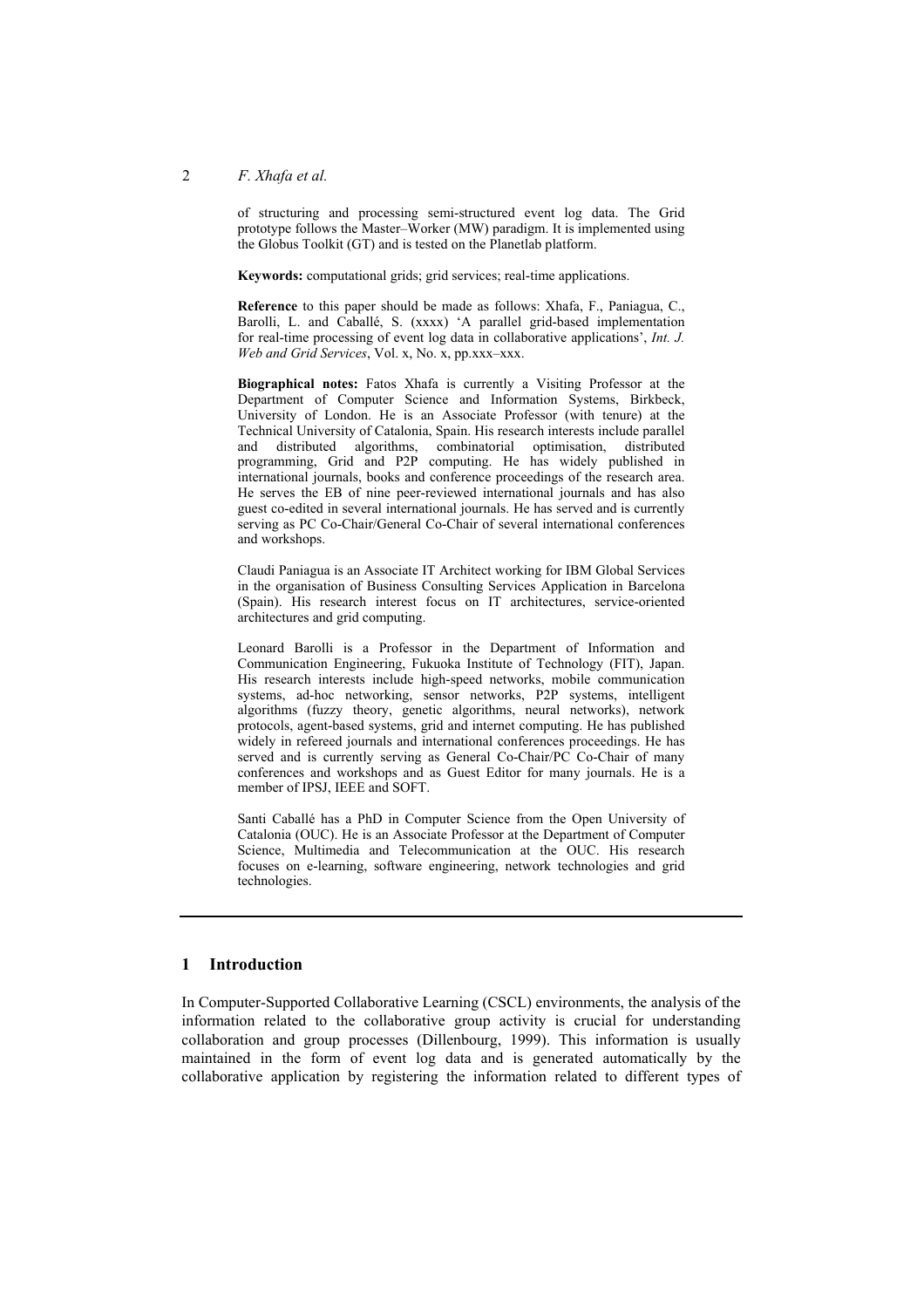actions done by the users of the applications. One such example is the Basic Support for Collaborative Work system (Bently et al., 1997), a collaborative application that generates event log data regarding the connection information as well as actions performed by the users along time activity. The information generated by the collaborative applications can be of a great variety of type and formats (Caballé et al., 2004). Moreover, collaborative applications are characterised by a high degree of user–user and user–system interaction and hence generate a huge amount of information of event log data.

As a matter of fact, the computational cost is the main obstacle to processing the data in real time (Rouillard, 2004), and in real situations, this processing tends to be done offline to avoid harming the performance of the logging application, but as it takes place after the completion of the collaborative activity has less impact on it (Xhafa et al., 2004). Most of the existing approaches in the literature consider a sequential approach for the processing of log data and try to overcome the performance problem by:

- i processing for specific purpose (i.e., limiting the quantity of information needed for that purpose)
- ii processing of small data samples, usually for research and testing purposes.

Grid technology is increasingly being used to reduce the overall, censored time in processing data by offloading these computationally costly tasks from the computing elements running them onto the Grid. The concept of a computational Grid (Foster and Kesselman, 1999) has emerged as a way of capturing the vision of a network computing system that provides broad access to massive computational resources. Thus, in this paper, we show how to offload onto the grid the online processing of log data from the collaborative application and how a simple MW scheme sufficed to achieve considerable speed-up. The MW scheme is implemented using Grid services of GT. Grid services (Comito et al., 2005; Sun et al., 2007; Huang et al., 2007) are increasingly being used in the development of Grid-enabled online learning applications (Brut and Buraga, 2008). To show the feasibility of our approach, we use the event log data from BSCW system in our real context of Open University of Catalonia<sup>1</sup> though our approach is generic and can be applied for structuring event log data of collaborative applications in general.

The rest of the paper is organised as follows. We give in Section 2 a description of the problem of structuring and processing event log data. The sequential approach for processing of log data is given in Section 3. We give in Section 4 a parallel approach using the MW paradigm and its Grid-services-based implementation in Section 5. Some computational results are given in Section 6 and their evaluation in Section 7. The paper ends up in Section 8 with some conclusions.

#### **2 The problem of structuring and processing event log data**

The problem of structuring event log data of collaborative applications in real time can be defined as follows: give structure to the semi-structured textual event log data that an application logs as soon as it logs it and persist the resulting data structure for the later processing by analysis tools.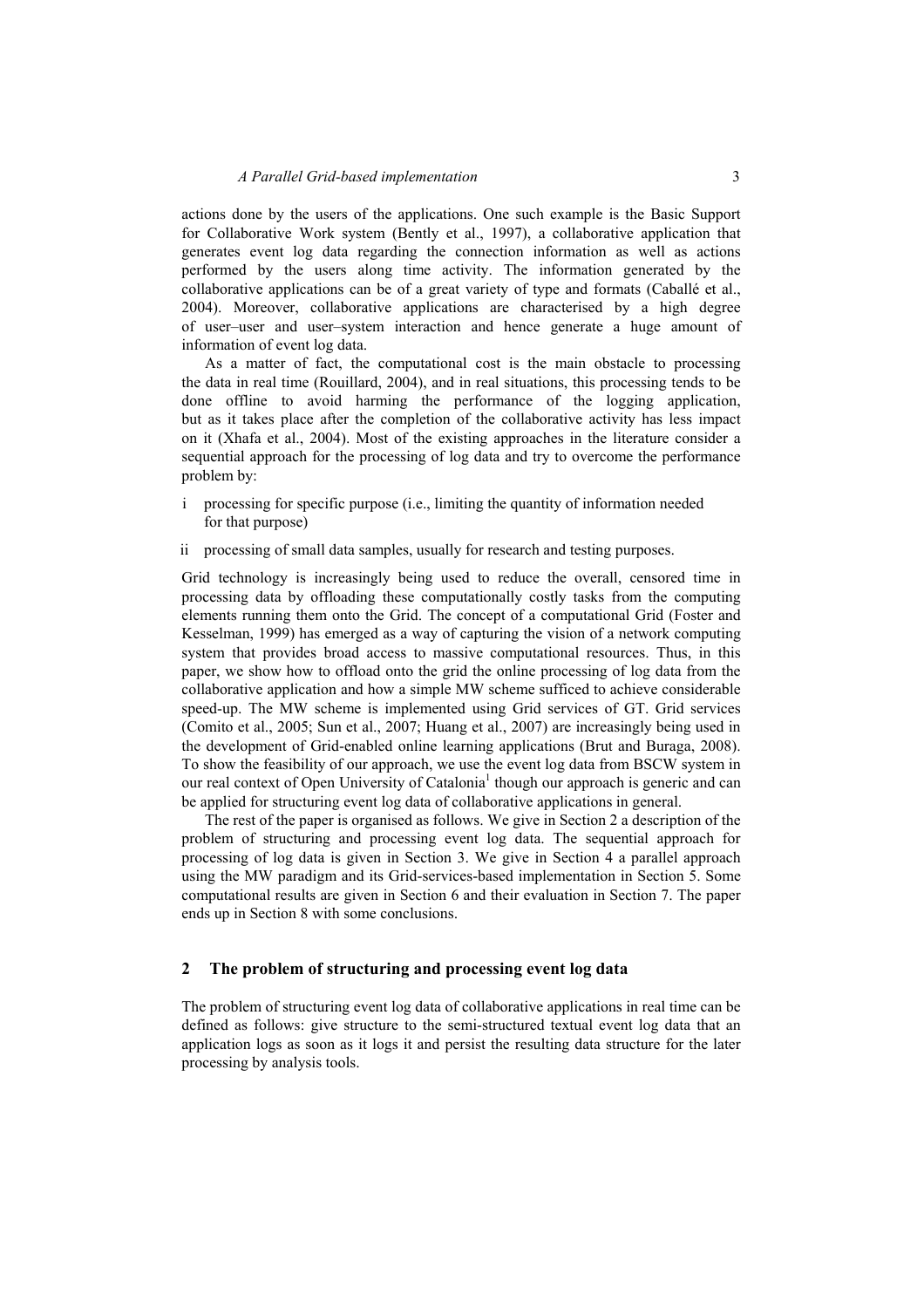A special case of this problem, known as log data normalisation or unification that consists in transforming proprietarily formatted log data to a standard log data format, is recently gaining attention from the autonomic computing community (Salfner et al., 2004) as a way to give standard and homogeneous structure to the strongly heterogeneous data that the disparate elements of an IT infrastructure log while they operate.

In fact in the discussion that follows we will be using the terminology and architecture of the Generic Log Adapter (GLA) (Grabarnik et al., 2004), a framework that addresses the problem of real-time log data normalisation and structuring in the IBM's autonomic computing toolkit<sup>2</sup> for building autonomic systems and that has been open source as part of the Eclipse Hyades project.<sup>3</sup>

The GLA is architectured around four components, mapping to each one of the four phases involved in the structuring of log data in real time. These components are briefly explained here:

- i *Sensor*: This component monitors one source of plain text log data (i.e., a log file) reading it line by line as it changes as a result of new data being logged. When the sensor has read a preconfigured number of new lines, it passes them to the Extractor component.
- ii *Extractor*: The Extractor component receives log data from the sensor and parses it to delimit the messages or event boundaries contained in the log data.
- iii *Parser*: The parser component parses the messages/events that are received from the Extractor component and maps them to the target data structure thus giving structure to the log data.
- iv *Outputter*: The Outputter component receives the data structure created by the Parser component and persists it for the later processing, e.g., by statistical and mining tools.

More formally, the input of the problem of structuring log data is text, thus it can be modelled using formal language terminology (Hopcroft et al., 2001).

Let the input be represented by a word,  $ω$ , from a given alphabet, Σ. The Sensor component reads this word as it is being generated, thus outputs a sequence of subwords of *ω*, say, *ω*1, *ω*2, …, *ωm*. The Extractor component acts on each one of these subwords one at a time, outputting a subword,  $E(\omega_i)$ , of  $\omega_i$ , which verifies one simple but important property: it is an independent unit of structure. That is, it contains all the information the Parser component needs to know to be able to transform it into a data structure. Hence, the Parser component acts on it outputting a data structure,  $P(E(\omega_i))$ , to the Outputter Component who persists it.

It is worth noticing here that the time complexity of the computation of  $E(\omega_i)$  is linear. Indeed, this computation is a word recognition problem. Thus, the question of its time complexity is reduced to what kind of languages might an Extractor Component ever had to recognise. It can be argued, due to the nature of log data, that these can only be Regular languages or, in the case of log data with multiple formats, a union of Regular Languages, which is also a Regular Language. Hence, time complexity is linear at most (Baeza-Yates and Gonnet, 1996).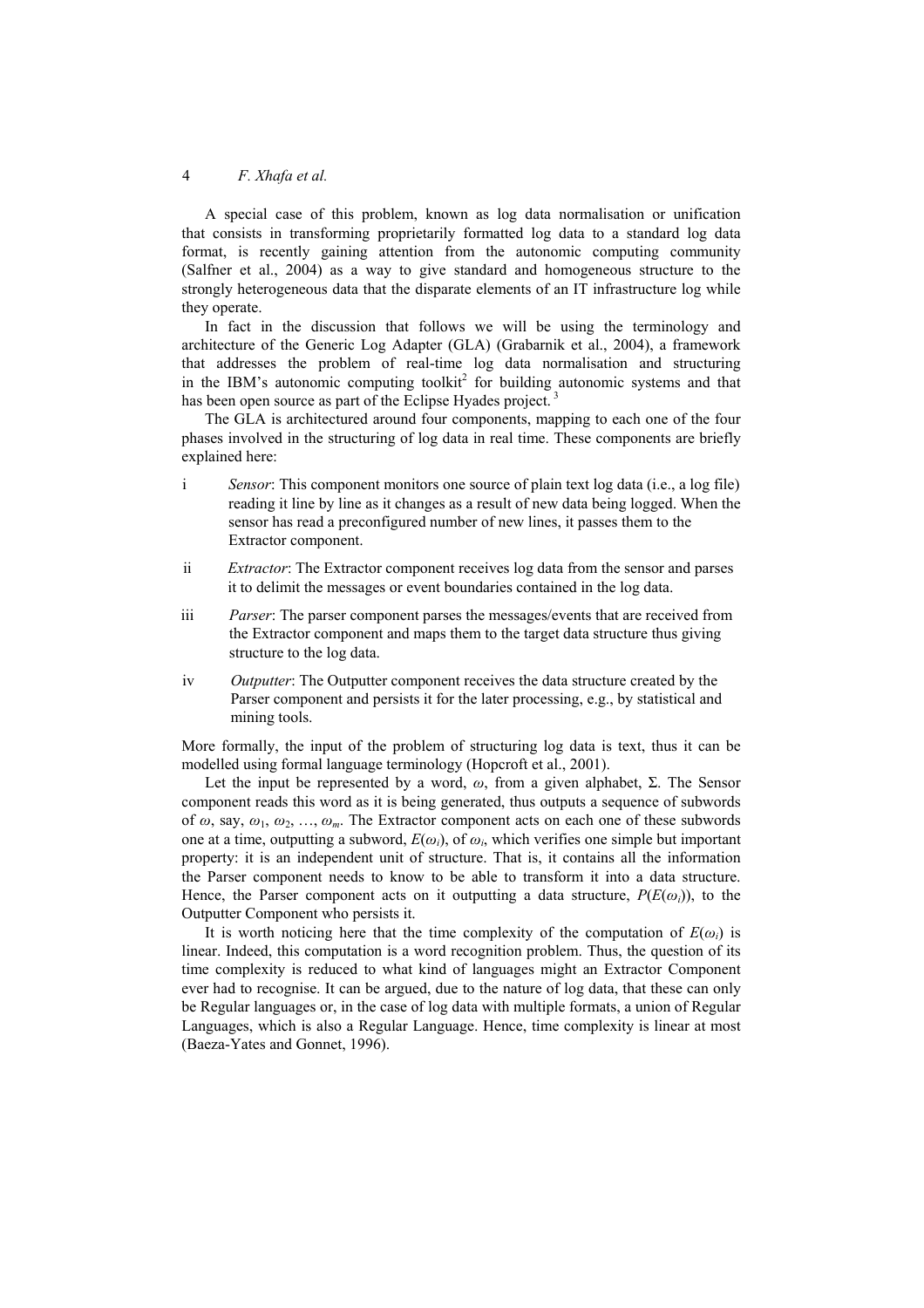#### *A Parallel Grid-based implementation* 5

#### **3 The sequential approach for processing of log data**

To deal with the problem of extracting useful information from the event logs generated by the BSCW system in real online learning group activities conducted at the Open University of Catalonia, we have developed a simple application in Java, called EventExtractor. This application runs offline on the same machine as the BSCW server and uses the daily log files generated by the BSCW server as input so as to:

- i identify the event boundaries inside the log file (extractor component)
- ii map specific information contained in these events about users, objects, sessions, etc., to typed data structures (parser component)
- iii store these data structures in a persistent support (outputter component).

Note that as the processing is done offline, there is no need for a sensor component. To analyse the performance of this sequential application and compare it with its parallel Grid-based (see Section 5), we designed a specific test battery in which we used both large amounts of event information and well-stratified short samples consisting of all the existing daily log files making up the whole group activity generated during an academic term of the computer science subject "Software Development Techniques" at the Open University of Catalonia. This course involved two classrooms, with a total of 140 students arranged in groups of 5 students and 2 tutors. On the other hand, other tests involved a few log files with selected file size and event complexity forming a sample of each representative stratum. This allowed us to obtain reliable statistical results using an input data size easy to use.

All our test battery was processed by the EventExtractor application executed on single-processor machines involving usual configurations. The battery test was executed several times with different work load to have more reliable results in statistical terms involving file size, number of events processed and execution time along with other basic statistics. The experimental results from the sequential processing of eight event log files are summarised in Figure 1, where for each event log file we show the relative comparison scale for the file size, number of events and the processing time.

**Figure 1** Sequential processing of event log files (file size in bytes, time in seconds) (see online version for colours)

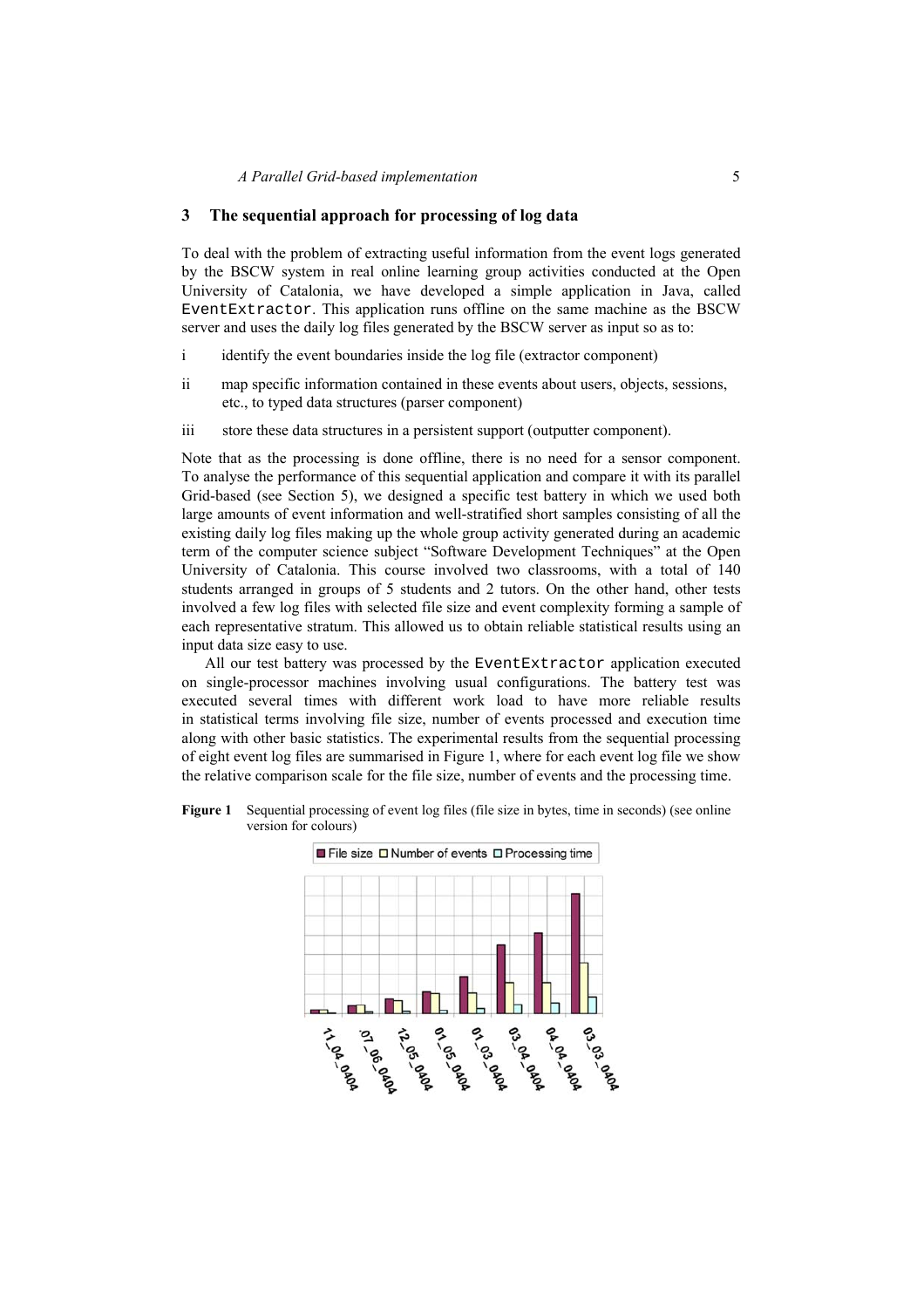In Figure 1, a certain degree of linearity can be noticed between the number of events and the file size with regard to the processing time.

In a similar way, Figure 2 presents the processing results of over 100 event log files involving file size and processing time showing that the processing time is linear on the size of the log file processed.



**Figure 2** Sequential processing time (in seconds) vs. event log file size (in bytes)

This allows us to talk about the processing rate, *P* (i.e., in Kb/s), of the EventExtractor application, and to express the running time (i.e., in seconds) of the EventExtractor application with the following formula:

$$
T_S(n) = n/P \tag{1}
$$

where  $n$  is the size (in Kbs) of the event log file.

#### **4 A parallel approach using the master–worker paradigm**

In this section, we show how the problem of structuring the event log data can be parallelised using the MW paradigm (Goux et al., 2000; Heymann et al., 2000).

The MW paradigm has been widely used for developing parallel applications. In this model, there are two different types of entities: master and worker. The master decomposes the main task into subtasks (sometimes this reduces to splitting the problem's input into parts) and sends these to the workers. The workers process the subtasks as soon as they receive them and send back the result to the master, which uses them in its main flow of computation.

The MW model has proved to be efficient in developing parallel applications with different degrees of granularity and is particularly useful when the partitioning of the problem is easy to compute and the dependencies between tasks are low. Indeed, this is the case of the problem of structuring plain text log data since:

i the Extractor Component outputs independent units of structure (i.e., messages/events), which means that, if the problem is partitioned using the boundaries of these units, no dependencies between tasks will exist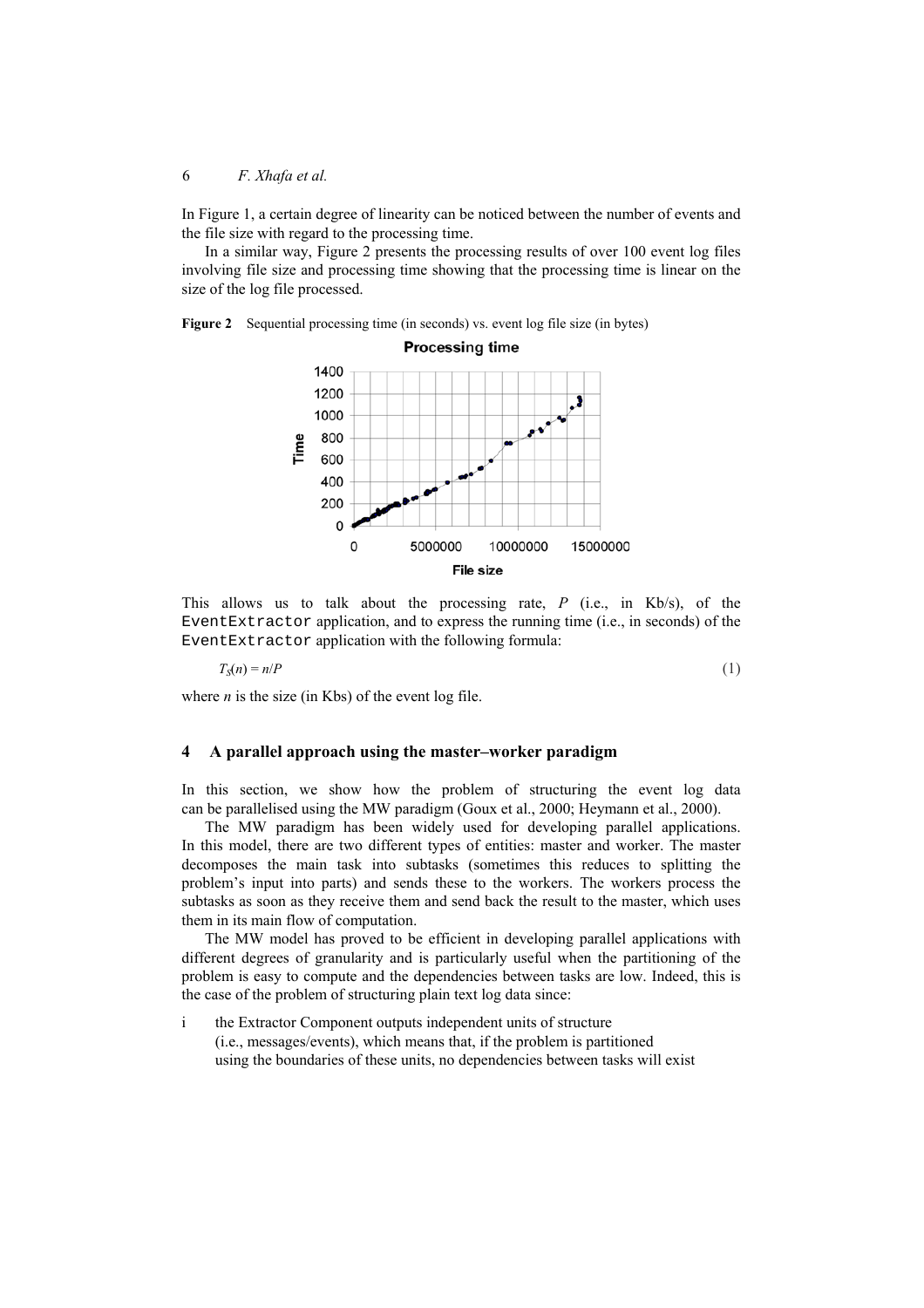ii the problem's input can be easily partitioned in these units of structure since, as we have seen, this can be done using regular expressions.

Given all the above, the problem of structuring log data in real time can be naturally parallelised using the MW paradigm by grouping the Sensor and Extractor components at the Master side and leaving the Parser and Outputter components at the Workers side.

One drawback of this approach, however, might be that the Master is not in full control of the size of the task that it sends to workers since events/messages can have arbitrary size. This fact can somewhat reduce the capacity of the Master to play with the task size to better adapt to the different computational capacities of the workers or to their variable workloads, especially if the sizes of events/messages are too large. However, the latter is not a property we could normally expect of log data.

#### **5 Grid services-based implementation**

To experimentally test the feasibility of the MW paradigm for parallelising the structuring of event log data, we have implemented a Grid prototype that parallelises the EventExtractor application (see Section 3). We used the GT 3.2 and we deployed the prototype on the Planetlab platform. Both GT 3.2 and Planetlab are briefly described next.

The Globus Toolkit  ${}^{4}(GT)$  is the actual defacto Grid middleware standard. Version 3 of GT (GT3) is a refactoring of version 2 in which every functionality is exposed to the world via a Grid service. Grid services are basically stateful web services. The core of the GT is a Grid service container implemented in Java that leverages and extends the Apache's AXIS web services engine.

Planetlab<sup>5</sup> is an open platform for developing, deploying and accessing planetary scale services. It is, at the time of this writing, composed of 1069 nodes hosted in 494 different sites. Each Planetlab node is an Intel IA32 machine that must comply with minimum hardware requirements (i.e.,  $1 \text{ GHz PIII} + 1 \text{ Gb RAM}$ ) running the same base software, basically a modified Linux operating system offering services to create virtual isolated partitions in the node, called slivers, which look to users as the real machine. Planetlab allows every user to dynamically create up to one sliver in every node, the set of slivers assigned to a user form what is called a slice. It is said that a Planetlab node can run up to 100 concurrent slivers. To test our Grid prototype, we turned Planetlab into a Grid by installing the GT3's Grid service container in every sliver of our slice. Moreover, we implemented the worker as a simple Grid service playing the role of the parser and outputter components and deployed it on the GT3's container of every sliver of our slice. On the other hand, we wrote a simple Java client playing the role of the master and mapping to the sensor and extractor components, which dispatches, using a simple list scheduling strategy, the tasks to the workers by calling the operations exposed by the worker Grid services.

Notice that our objective was not to create a full-blown GT3 MW implementation but rather to show the feasibility of a parallel Grid-based implementation using the MW paradigm for our problem domain as follows.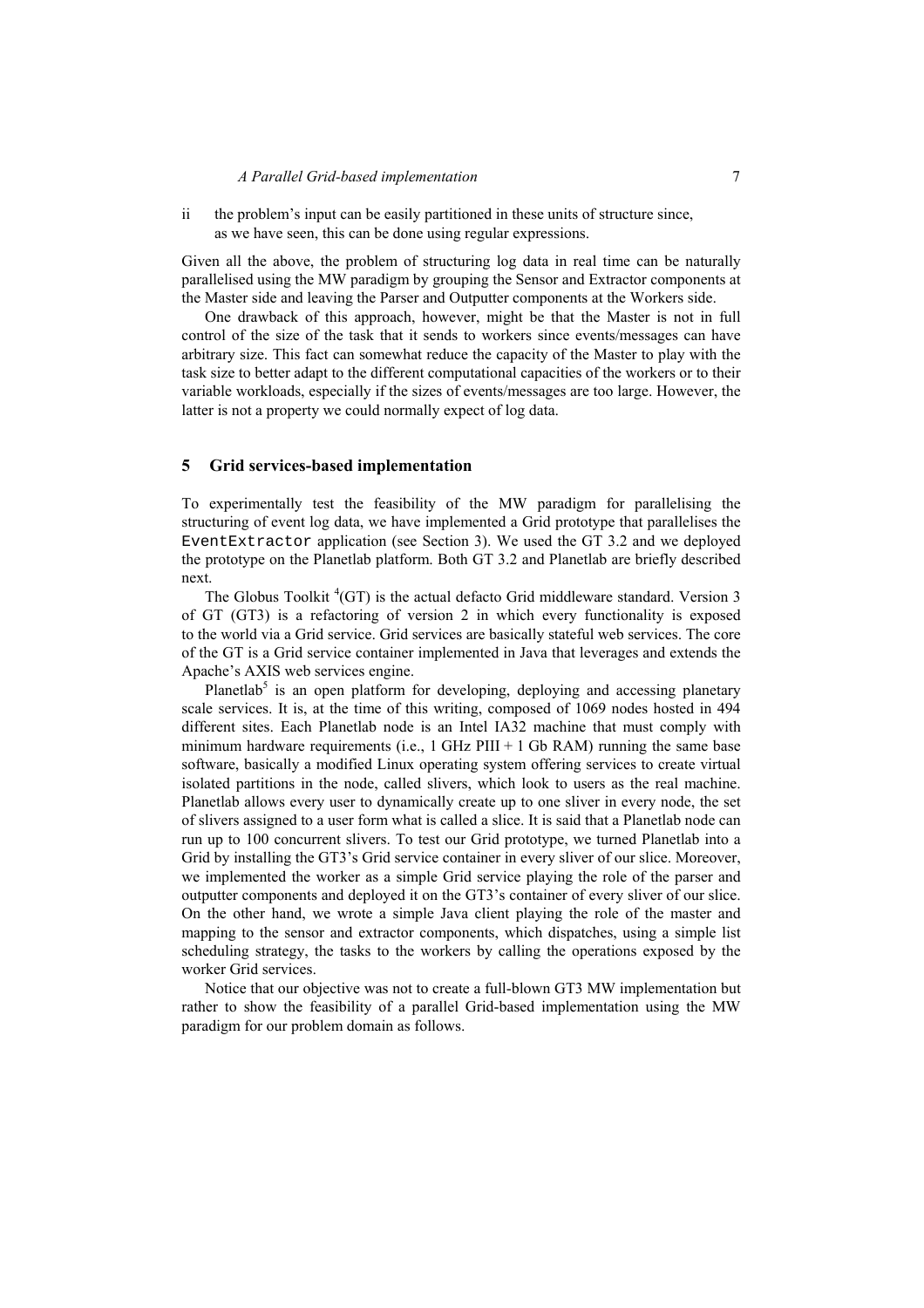#### *5.1 Worker's implementation*

The worker Grid service publishes an interface with only one operation, namely processEvents. The master calls this operation to dispatch a task to the worker. The worker can only do one of these operations at a time (no multithreading). The operation has only one argument: a string containing the textual representation of the events to be processed by that task. The operation returns a data structure containing performance information about the task executed (elapsed time in ms, number of events processed and number of bytes processed). The processEvents operation is implemented by wrapping the Java code of the EventExtractor application's routine that parses the BSCW log events. In other words, the workers execute exactly the same java bytecode to process the log events as the EventExtractor application. This makes possible the performance comparison between the sequential and Grid approaches.

#### *5.2 Master's implementation*

The master is essentially a 'normal' Java application that reads from a configuration file:

- 1 the folder that contains the event log files to process
- 2 the available workers
- 3 the number of workers to use
- 4 the size of the task to be dispatched to each worker expressed in number of events.

The master then proceeds as follows: peeks as much workers as needed from the configuration file and puts them all in a queue of idle workers, then enters a loop reading line by line (i.e., sensor component) the data contained in the event log files located in the folder specified in the configuration file, and parsing each one of these lines in search of the boundaries between events to extract those (i.e., extractor component). Every time the master reads a number of events equal to the size of the task specified, it creates a thread that gets a worker from the queue of idle workers (synchronously waiting for a worker if the queue is empty) and synchronously calls the worker's processEvent operation. Once the call to the worker returns, the worker is put back into the queue of idle workers. The master exits the loop when all events in the event log files have been read and all the tasks that were dispatched are completed.

The Master implements the EventExtractorMaster interface, which has a single operation to process events:

#### Final public EventExtractorMasterStatsBean processEvents() throws Throwable

The operation returns an EventExtractorMasterStatsBean instance containing some performance statistics about the execution of the operation (see Figure 3).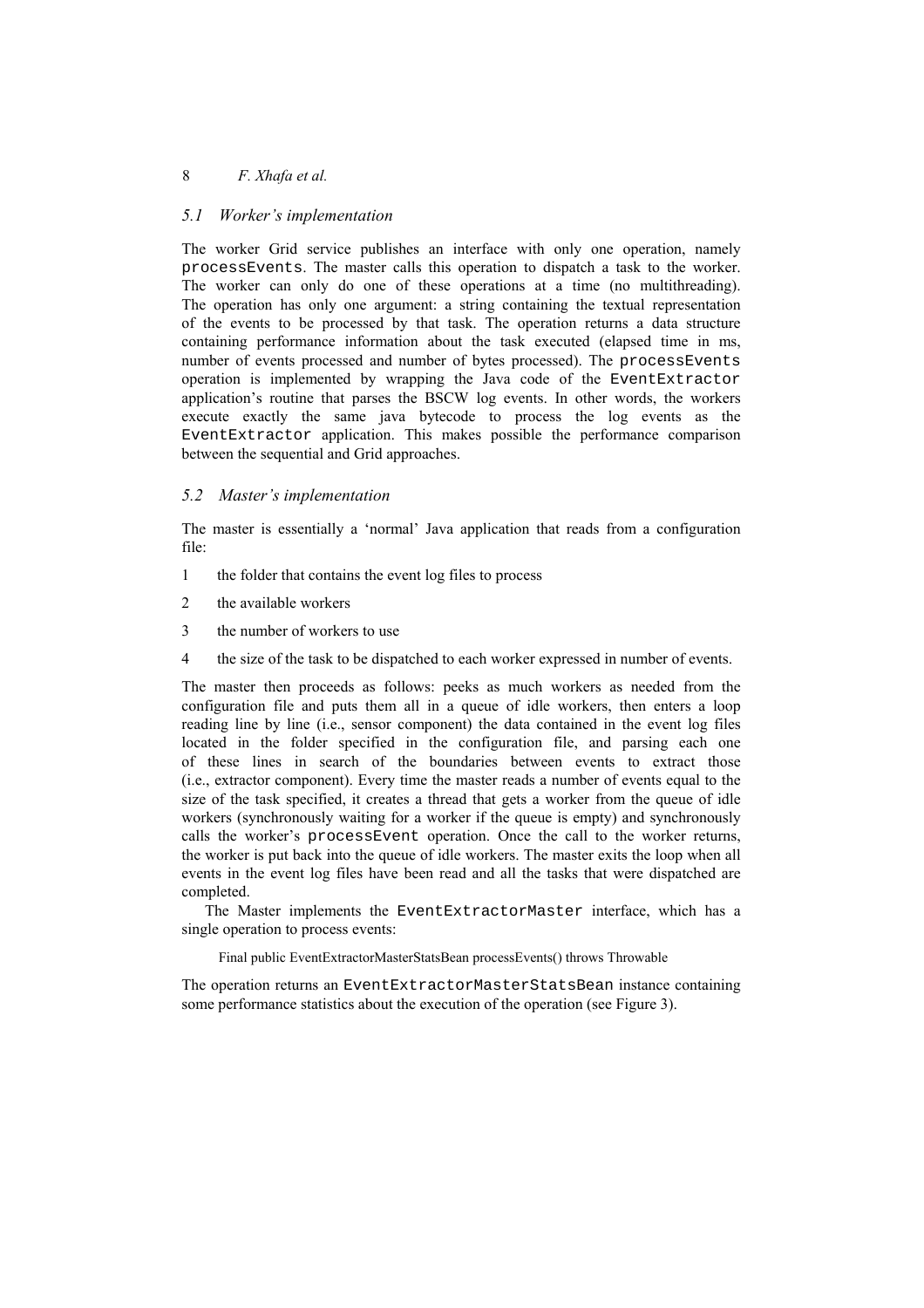

**Figure 3** Master's interface (see online version for colours)

The EventExtractorMasterImp class implements the EventExtractor Master by aggregating an EventExtractorMasterConfiguration instance that configures its operation and an EventExtractorMasterDispatcher instance to dispatch tasks to workers. An EventExtractorMasterConfiguration just exposes operations to set and retrieve configuration parameters of the behaviour of a master (see Master's configuration in Figure 4).

**Figure 4** Master's configuration (see online version for colours)

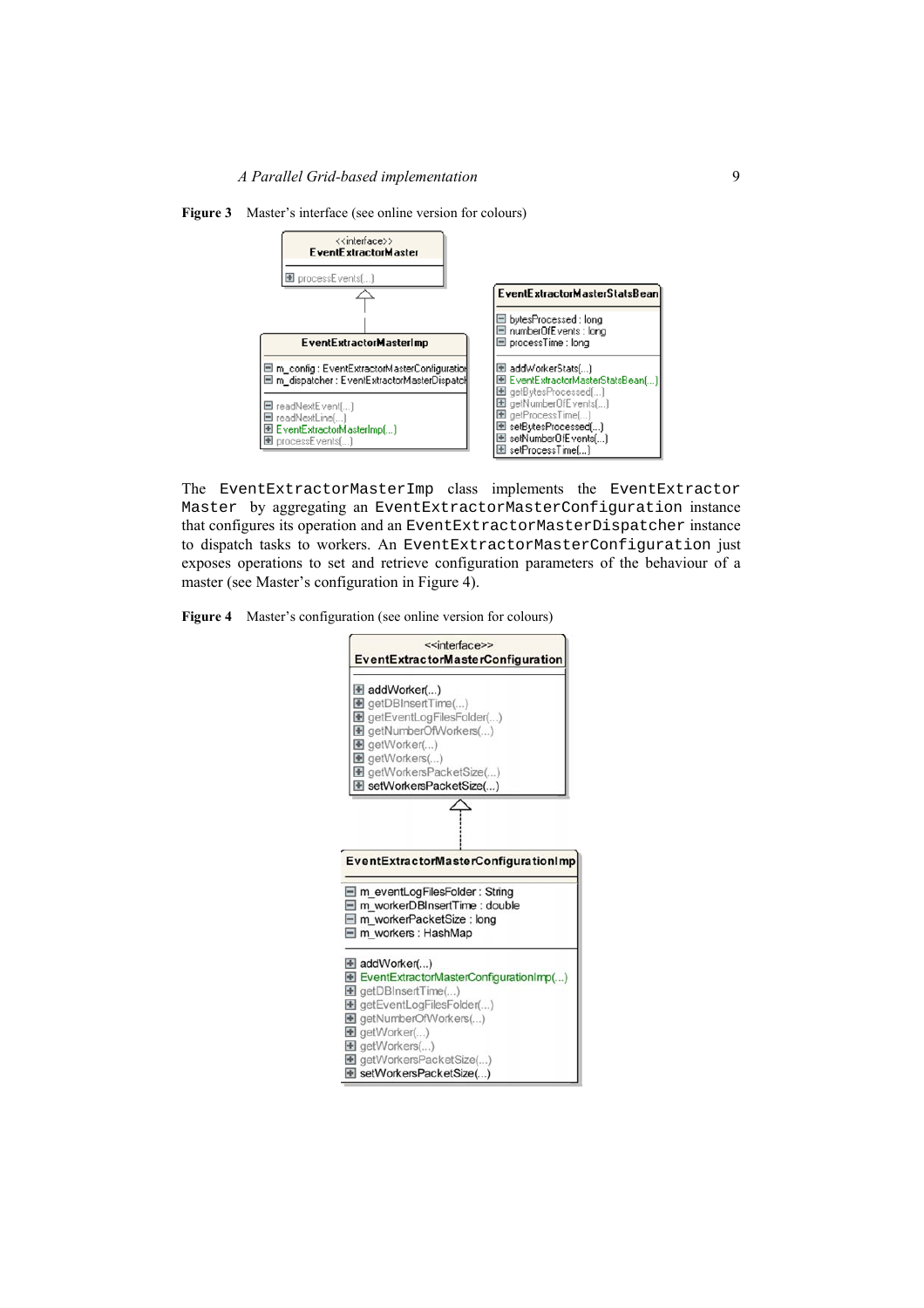$\mathbf{A}$ 

On the other hand, the EventExtractorMasterDispatcher interface defines operations to dispatch tasks to workers and synchronise with them.

```
public void dispatchEventsToWorker(String
events, long nEvents,
      double workerDBInsertTime, EventExtractorMasterStatsBean stats)
      throws Throwable;
```
public void waitForAllDispatchsToFinish() throws Throwable;

The dispatchEventsToWorker operation synchronously sends a sequence of events to an available worker while waitForAllDispatchsToFinish operation does not return until all pending dispatchEventsToWorker operations have returned.

There is a base implementation of this interface from which two final implementation classes extend. The base implementation class uses an instance of an Event ExtractorMasterIdleWorkerQueue interface to implement the queue of workers. Each one of the classes that extend from the base implementation class specialises the behaviour by aggregating a different implementation of the interface EventExtractorMasterIdleWorkerQueue at construction time.

The EventExtractorMasterDispatcherBlockingImp implements the operation dispatchEventsToWorker by spawning a thread as follows (error treatment omitted for simplicity):

```
final public void dispatchEventsToWorker(final String
   events, final long nEvents, final double
   workerDBInsertTime,
   final EventExtractorMasterStatsBean stats) throws Throwable
   { this.incrementPendingDispatchs();
   this.beforeLaunchingDispatchingThread();
   Thread thread = new Thread(new Runnable() {
   public void run() {
       EventExtractorMasterDispatcherBaseIm
       p.this
       . dispatchEventsToWorker (events, nEvents, workerDBInsertTime, stats);
       \mathcal{L}33.5thread.start(); }
```
private void dispatchEventsToWorker(String events, long nEvents,

```
double workerDBInsertTime, EventExtractorMasterStatsBean masterStats)
throws Exception {
```

```
EventExtractorWorker worker = null:worker = m_queue.getNextWorker();this.beforeDispatch(worker);
EventExtractorWorkerStatsBean
workerStats =
worker.processEvents(events.toString(), workerDBInsertTime);
this.afterDispatch(worker);
this.decrementPendingDispatchs();
```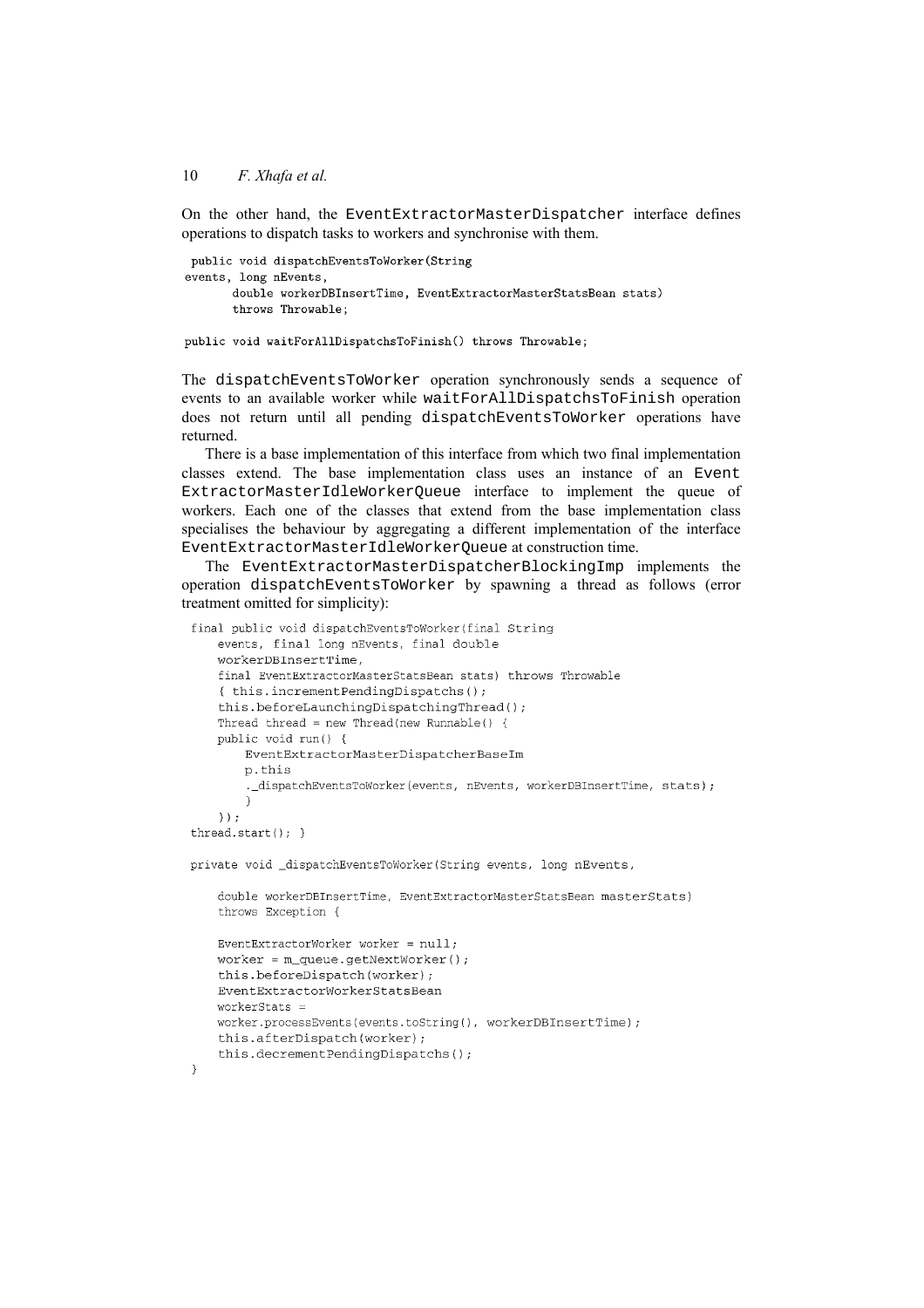#### *5.3 Master's dispatching strategies*

We have implemented two different dispatch strategies that specialise the base dispatch implementation by overriding the method afterDispatch and by instantiating a different implementation class of EventExtractorMasterIdleWorkerQueue interface at construction time (see Figure 5).





The EventExtractorMasterDispatcherBlockingImp dispatch strategy uses the EventExtractorMasterIdleWorkerQueueBlockingImp class to implement its queue of idle workers (see Figure 6). This class implements the getNextWorker operation by blocking until the queue of idle workers is not empty, it then picks up a worker removing it from the queue and returns it to the caller. Observe that the instance of EventExtractorMasterDispatcherBlockingImp then calls the processEvent operation on this worker and after that puts back the worker in the queue.

| Figure 6<br>Master's implementations queues |
|---------------------------------------------|
|---------------------------------------------|



The EventExtractorMasterDispatcherRoundRobinImp dispatch strategy (see Figure 6) uses the EventExtractorMasterIdleWorkerQueueRound RobinImp class to implement its queue of idle workers. This class maintains a circular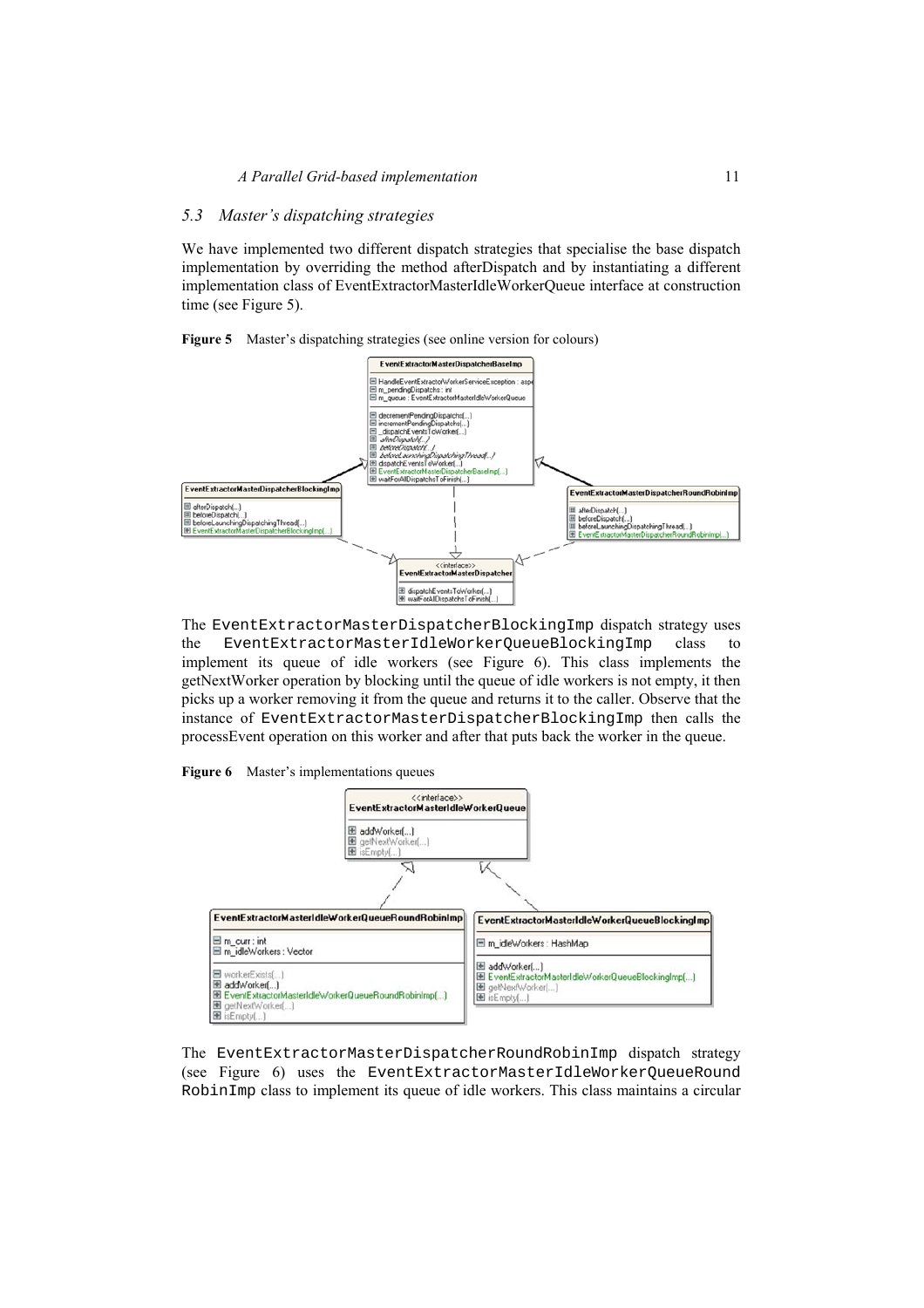counter that points to the 'next available' worker and implements the getNextWorker operation just by incrementing the counter modulo the size of the queue and returning the worker pointed by it. Notice that this dispatching strategy floods the workers with tasks without waiting for them to become idle in a round-robin scheme.

Notice that the scheduling strategy (i.e., list scheduling) favours the faster nodes and thus it is appropriate for an environment where worker machines have unpredictable workloads as the Grid, however, in a more homogeneous workload environment a simple static round-robin scheduling strategy could be more efficient.

#### **6 Computational results**

In this section, we present the experimental results of our Grid prototype. To evaluate them, it is important to understand how they were collected and what was measured. Basically, we measured parallel speed-up and efficiency for different executions of the parallel processing of 1000 events using different number of workers, *p*, (physical scaling) ranging in 2, 4, 8, 16 and different task sizes,  $n<sub>s</sub>$  (i.e., in number of events) ranging from 1 event to  $\lceil 1000/p \rceil$  events.

Parallel speed-up is used to measure the performance gain from a parallelised execution of the application over its serial execution, defined as follows:

$$
S(n, p, s) = T_S(n)/T_P(n, p, s)
$$
\n<sup>(2)</sup>

where *n* is the size of the input, *s* is the task size,  $T_s(n)$  is the total running time of the sequential execution for an input of size *n* and  $T<sub>r</sub>(n, p, s)$  is the total running time of the parallel execution for an input of size *n*, using *p* workers with a task of size *s*.

Parallel efficiency measures the degree of utilisation of the computing resources involved in the parallel computation and is defined as the speed-up divided by the number of computing resources (i.e., workers):

$$
E(n, p, s) = S(n, p, s)/p. \tag{3}
$$

To characterise the speed-up of our prototype, we run *k* different executions for each combination of number of workers and task sizes that we tested and then applied the following formula:

$$
S_o(n, p, n_s) = \frac{\sum_{i=1}^{k} \sum_{j=1}^{p} T_{pE_{ij}}(n)}{\sum_{i=1}^{k} T_{MWi}(n, p, n_s)},
$$
\n(4)

where  $T_{pEij}(n)$  is the time spent by the *j*th worker executing its processEvent operation in the *i*th execution, while  $T_{MWi}(n, p, n_s)$  is the total running time of the master in the *i*th execution.

Note that we use averaged values to compute the speed-up and that the total sequential execution time was not computed by running the EventExtractor application in an arbitrary machine, but by summing up the times spent by the workers executing its processEvent operation. This time can be thought of as the serial execution time of the application on a hypothetical machine with varying computational power and workload equivalent to the ones experimented by the workers during the parallel execution. Thus, we can have a more realistic idea of the speed-up achieved.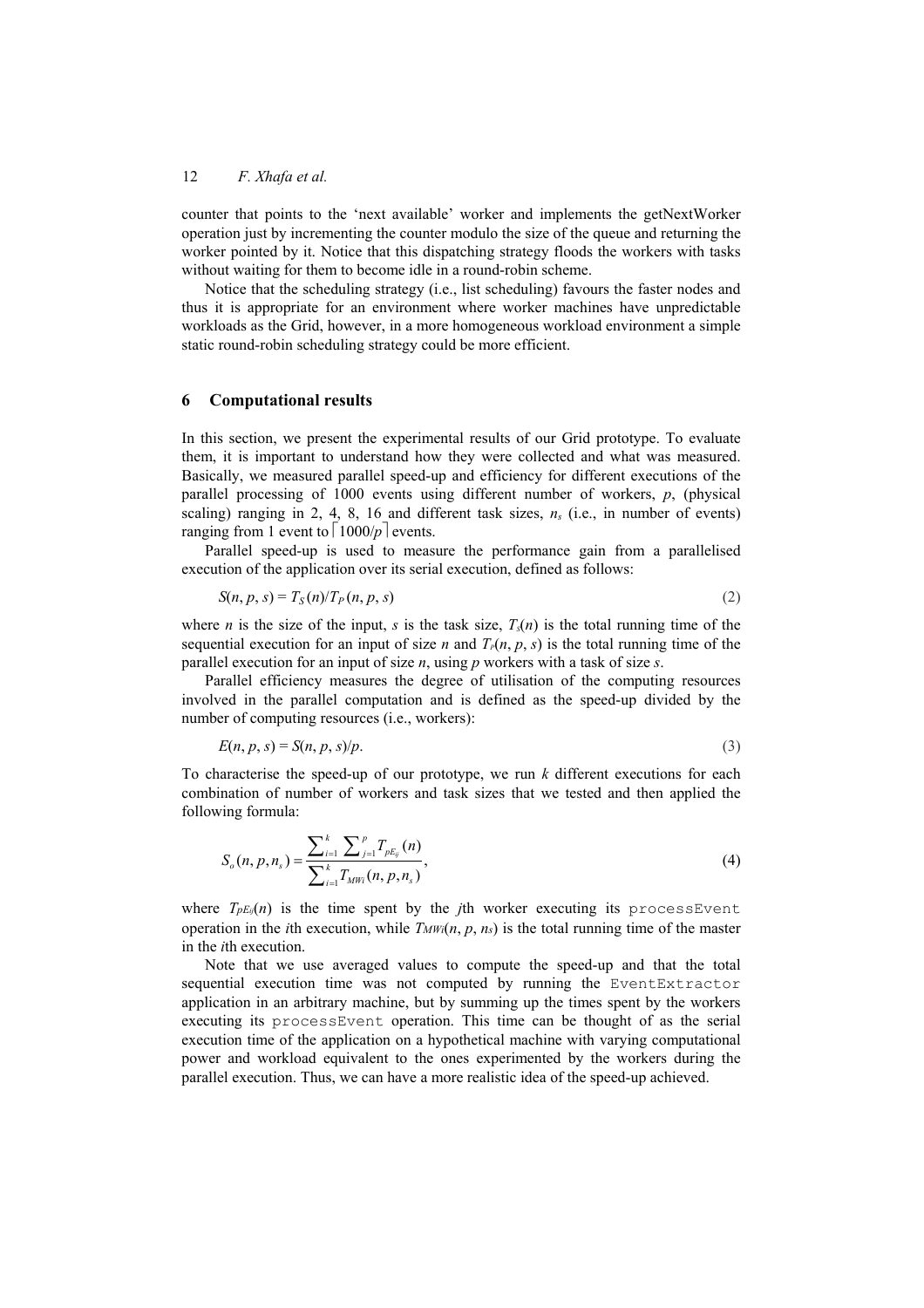We show in Figure 7 and Figures 8–11 the main results of our experiments. Figure 7 shows how the observed speed-up and parallel efficiency of our prototype scaled with the number of workers for a fixed task size of 25 events. For the rest of figures, for each number of workers we tested, it is shown how the observed speed-up varied with the size of the task.

Figure 7 Speed-up and efficiency vs. No. of workers for a task size of 25 events Task Size = 25 events



-- Observed Speed-up -- Observed Efficiency

**Figure 8** Speed-up vs. task size for 2 workers



**Figure 9** Speed-up vs. task size for 4 workers

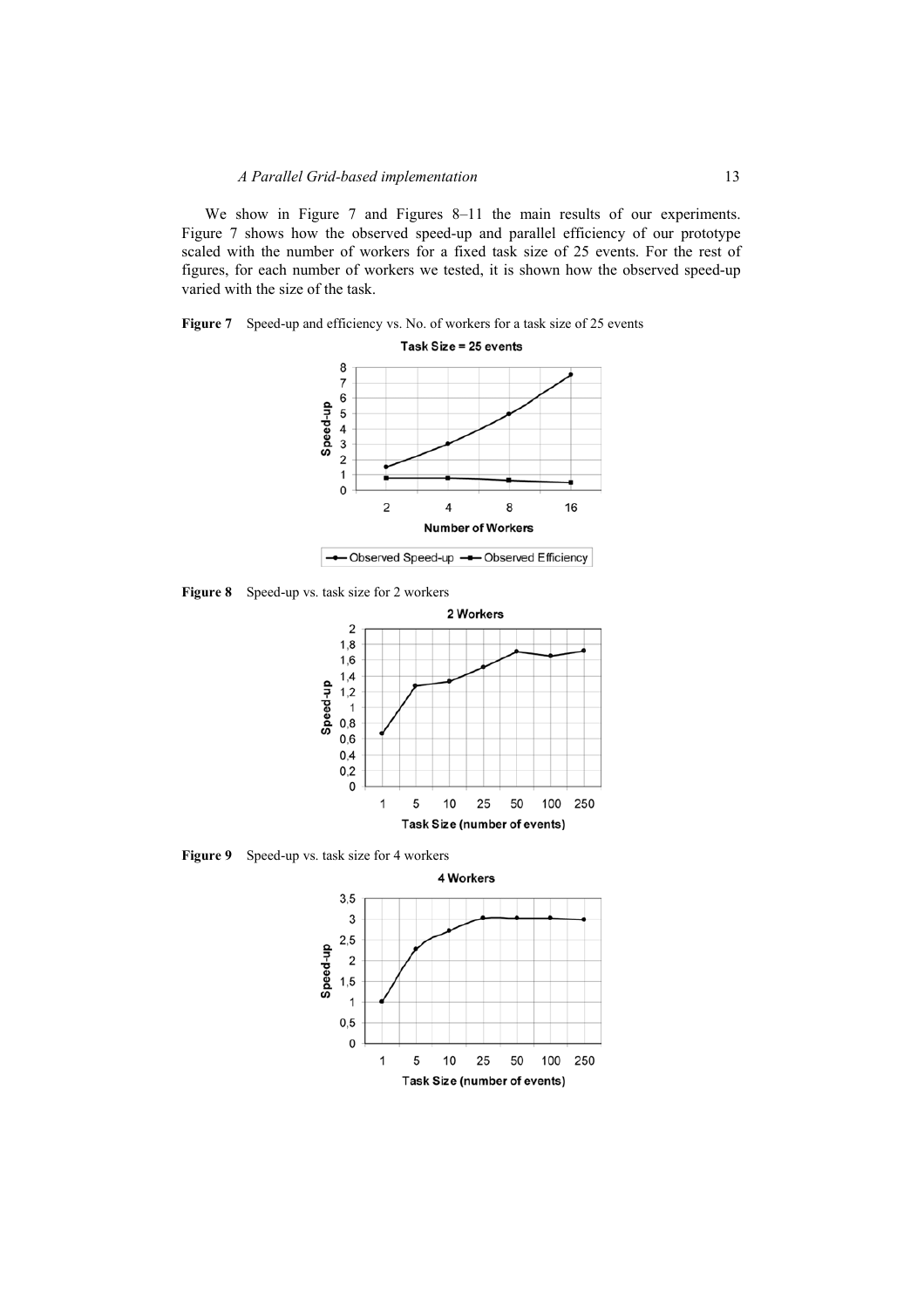



**Figure 11** Speed-up vs. task size for 16 workers



#### **7 Analysis of the results**

From the results obtained, it can be concluded that a reasonable speed-up has been achieved in every tested configuration. However, we observe that the parallel efficiency decreases with the number of workers (see Figure 7). This could be explained due to the fixed size of the input to 1000 events since the speed-up seems to grow with the task size except for values near  $\lceil 1000/p \rceil$  where it begins to decrease.

As can be seen from the figures, the threshold in the task size reduces from 25 for 4 and 8 workers (see Figures 9 and 10) to just 5 (see Figure 11) in case of 16 workers. Indeed, for too small values of the task size, the overhead introduced by the transmission protocol when sending the parts to the workers is noticeable and the implemented list scheduling strategy may be spending too much time waiting for completion notifications. On the other side, values of the task size close to  $\lceil 1000/p \rceil$  considerably diminish the attainable degree of concurrency; however, it is here where increasing the size of the problem, *n*, could be useful.

Our results show the feasibility of parallelising the problem of structuring any plain text event log data, achieving considerable speed-up, provided that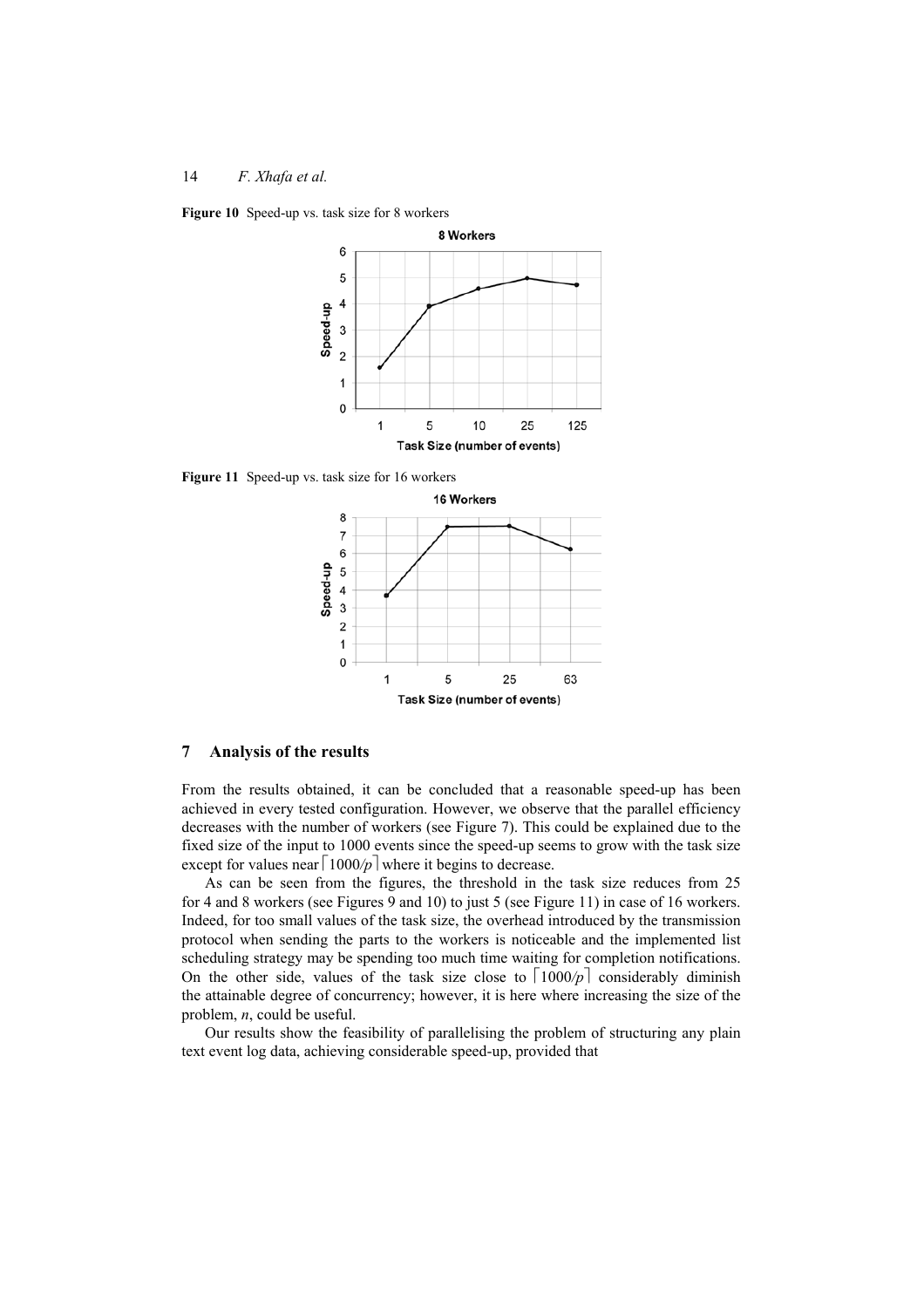- 1 the structuring algorithm's running time function,  $f(n)$ , be of strictly lower order than the transmission time function,  $n/B$ , that measures the time required to transmit a piece of data of size *n* for a bandwidth *B* (i.e.,  $f(n) = \omega(n/B)$ )
- 2 the log data can be easily parsed (i.e., with regular expressions at most) to be broken in independent units of structure (i.e., message/events).

Log data, as well as structuring algorithms, especially the ones that can be found in generic log data structuring/normalising frameworks (such as the GLA, which are implemented using regular expressions) satisfy these assumptions most of the time.

We finally note that although the results of the experimental study are dependent on the form of the BSCW event log files, the parallelisation strategy presented in this paper is generic and can be applied to parallelise the structuring of collaborative application's events log data.

#### **8 Conclusion and future work**

In this paper, we first have motivated the need to process in real time the large amount of information generated in collaborative applications for important purposes such as awareness, feedback, assessment, workspace design and interaction analysis. Then, we have shown how to use a grid-based approach to overcome the drawbacks of existing approaches. To this end, we have presented a proof of concept grid implementation to speed up the processing of the event log data generated in collaborative applications. We have particularised the approach for the case of event log data of the BSCW system.

The results show the feasibility of parallelising the problem of structuring any plain text event log data, achieving considerable speed-up. On the other hand, we want to emphasise that although the parallelisation of event log data processing could have been done with any other distributed Java-based technology, doing it with Globus Toolkit 3 offers several advantages:

- 1 opens the door to a very costly effective and powerful way of harnessing computer power as any machine capable of running the Java platform can be easily turned into a worker by just installing the GT3 Container on it and deploying our worker service
- 2 it is also very easy to achieve a simple but working and performing solution that can be incrementally extended to a full-blown grid solution that may reuse the many powerful features of the GT such as fast data transfer, notification and dynamic discovery of workers.

In fact, there are many aspects of the prototype that we plan to enhance in the near future, among them, fault-tolerance, dynamic discovery of workers and the possibility of implementing the communication between the master and the workers by other means than the default transport mechanism (i.e., SOAP over HTTP) used by GT3. In particular, we would like to use gridFTP to explore the possibility of sending large size tasks to the workers and using OGSI notification to communicate asynchronously to the master the completion of tasks by the workers, which would result in far more scalable way of keeping track of task completion than the current approach of having a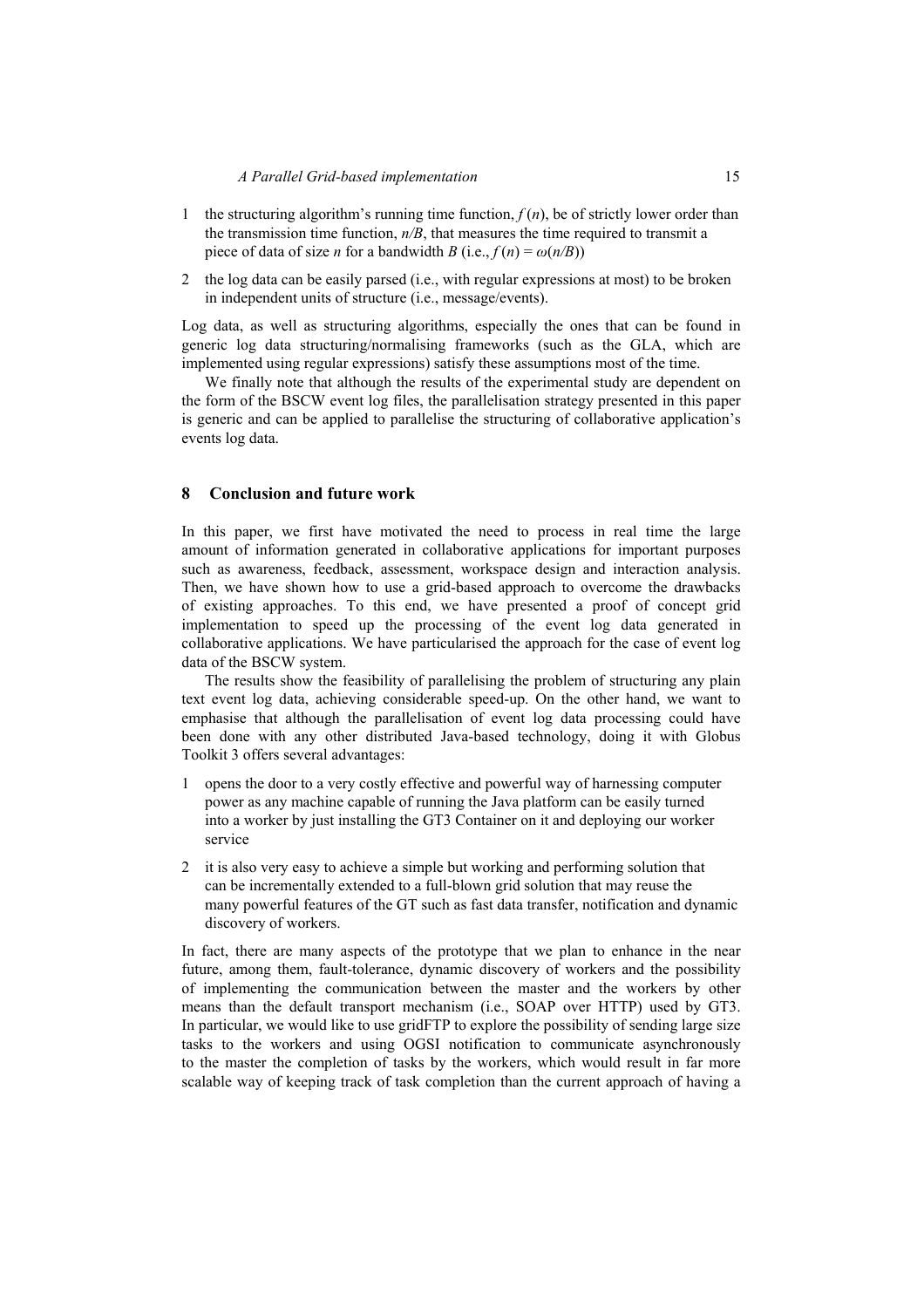thread waiting for each pending task. To achieve full scalable implementation, the synchronisation should be implemented by leveraging the Globus publish/subscribe event infrastructure.

Finally, we plan to provide our parallel application with better scheduling strategies that would result in improvement of parallel speed-up. All in all, the promising experimental results obtained together with the powerful features provided by the GT encourage us to keep working on to extend the current prototype to a full-blown Grid implementation capable of speeding and scaling up the real-time processing of collaborative group activity log data by harnessing resources in the dynamic, opportunistic and heterogeneous distributed environment such as computational grids.

#### **Acknowledgement**

Fatos Xhafa's research work is supported by a grant from the General Secretariat of Universities of the Ministry of Education, Spain.

#### **References**

- Baeza-Yates, R.A. and Gonnet, G.H. (1996) 'Fast text searching for regular expressions or automaton searching on tries', *Journal of the ACM*, Vol. 43, No. 6, pp.915–936.
- Bentley, R., Appelt, W., Busbach. U., Hinrichs, E., Kerr, D., Sikkel, S., Trevor, J. and Woetzel, G. (1997) 'Basic Support for Cooperative Work on the World Wide Web'. *Int. J. Human-Computer Studies*, Vol. 46, No. 6, pp.827–846.
- Brut, M. and Buraga, S. (2008) 'An ontology-based approach for modelling grid services in the context of e-learning', *Int. J. Web and Grid Services*, Vol. 4, No. 4, pp.379–394.
- Caballé, S., Xhafa, F., Daradoumis, Th. and Marqués, J.M. (2004) 'Towards a generic platform for developing CSCL applications', *Int. Workshop on Collaborative Learning Applications of Grid Technology (CLAG'2004)*, Part of the *4th IEEE/ACM Int. Symp. on Cluster Computing and the Grid (CCGrid'2004)*, USA, IEEE, 2004 (Proceedings CD, 0-7803-8430-X/04/IEEE).
- Comito, C., Talia, D. and Trunfio, P. (2005) 'Grid services: principles, implementations and use', *Int. J. Web and Grid Services*, Vol. 1, No. 1, pp.48–68.
- Dillenbourg, P. (1999) 'What do you mean by collaborative learning?', in Dillenbourg, P. (Ed.): *Collaborative-Learning: Cognitive and Computational Approaches*, Elsevier, Oxford, pp.1–19.
- Foster, I. and Kesselman, C. (Eds.) (1999) *The Grid 2e, 2nd Edition Blueprint for a New Computing Infrastructure*, Morgan-Kaufman, Chapter 2, pp.13–24.
- Goux, J., Kulkarni, S., Yoder, M. and Linderoth, J. (2000) 'An enabling frame-work for master-worker applications on the computational grid', *Proceedings of the 9th IEEE international Symposium on High Performance Distributed Computing (August 01 – 04, 2000), High Performance Distributed Computing*, IEEE Computer Society, Washington, DC, p.43.
- Grabarnik, G., Salahshour, A., Subramanian, B. and Ma, Sh. (2004) 'Generic adapter logging toolkit', *First International Conference on Autonomic Computing (ICAC'04)*, pp.308–309.
- Heymann, E., Senar, M., Luque, E. and Livny, M. (2000) 'Adaptive scheduling for master-worker applications on the computational grid', *Proceedings of the First IEEE/ACM International Workshop on Grid Computing*, LNCS, Vol. 1971, pp.214–227.
- Hopcroft, J.E., Motwani, R. and Ullman, J.D. (2006) *Introduction to Automata Theory, Languages, and Computation*, 3rd ed., Addison-Wesley Longman Publishing Co., Inc.